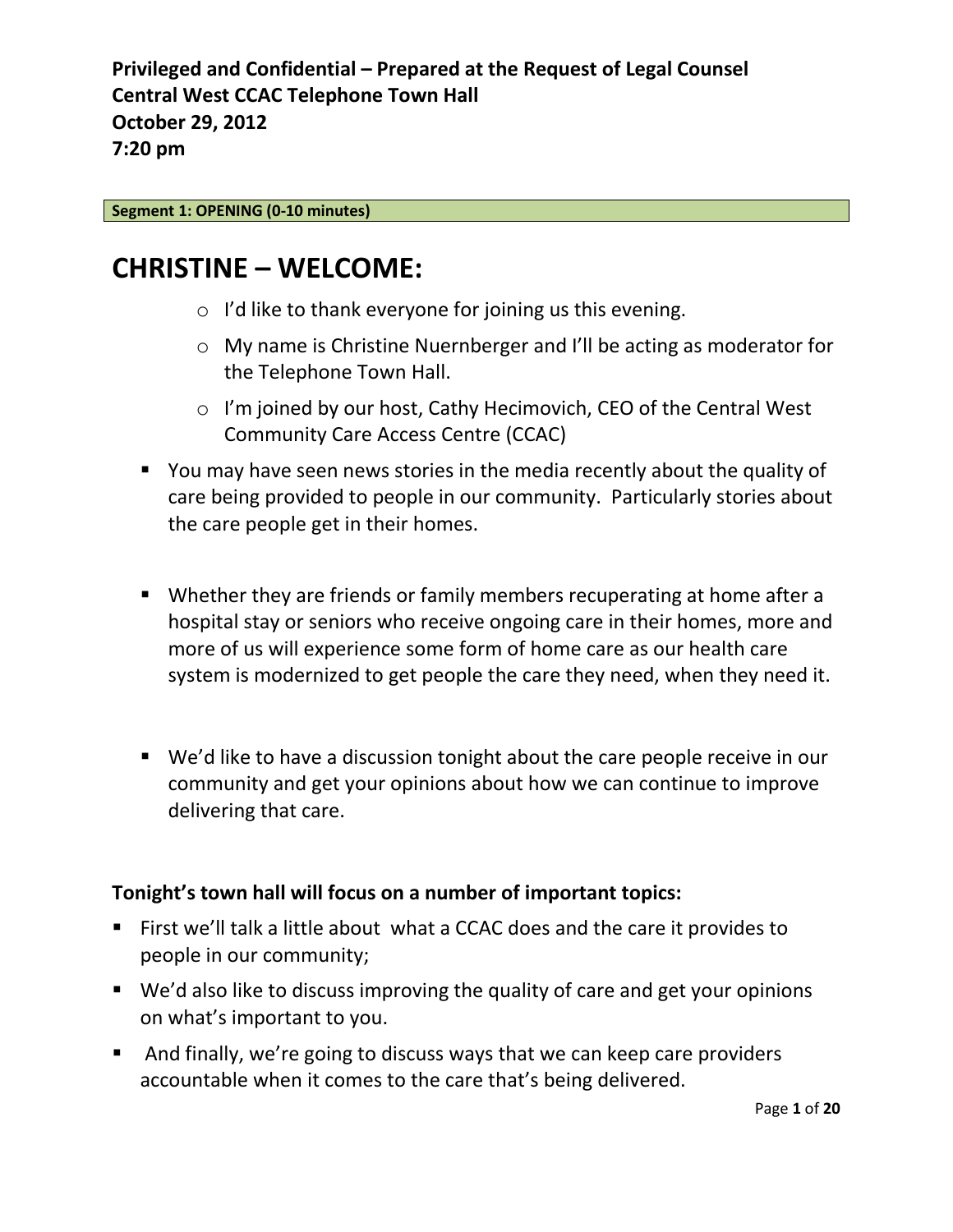- Our goal tonight is to hear from you, and there will be a number of opportunities to ask our host questions throughout the forum. To be placed in the queue to ask a question, simply dial star three (\*3) on your phone at any time.
- We'll take questions right through the call, and wrap up by 8:20PM.
- I lalso wanted to let you know that we'll be recording this telephone town hall and plan to upload it to our Web site – [www.cw.ccac-ont.ca](http://www.cw.ccac-ont.ca/) (or just Google "Central West CCAC") – for the benefit of those who were not able to join tonight's forum.

**Q: Cathy, I suspect many of those on the line have never heard of a CCAC. I wonder if you could begin by telling us a little about what the Central West CCAC does?**

# **CATHY:**

Good evening everyone and welcome to our first ever telephone town hall! I'm very happy that you've joined the call tonight and I look forward to having an informative exchange with you.

 By way of background, let me start by saying there are 14 CCACs in the province, all funded through Ontario's Local Health Integration Networks. As Christine mentioned, I am from the Central West CCAC, which serves the Brampton/Caledon/Malton area, as well as the areas of West Woodbridge, Rexdale and Dufferin County.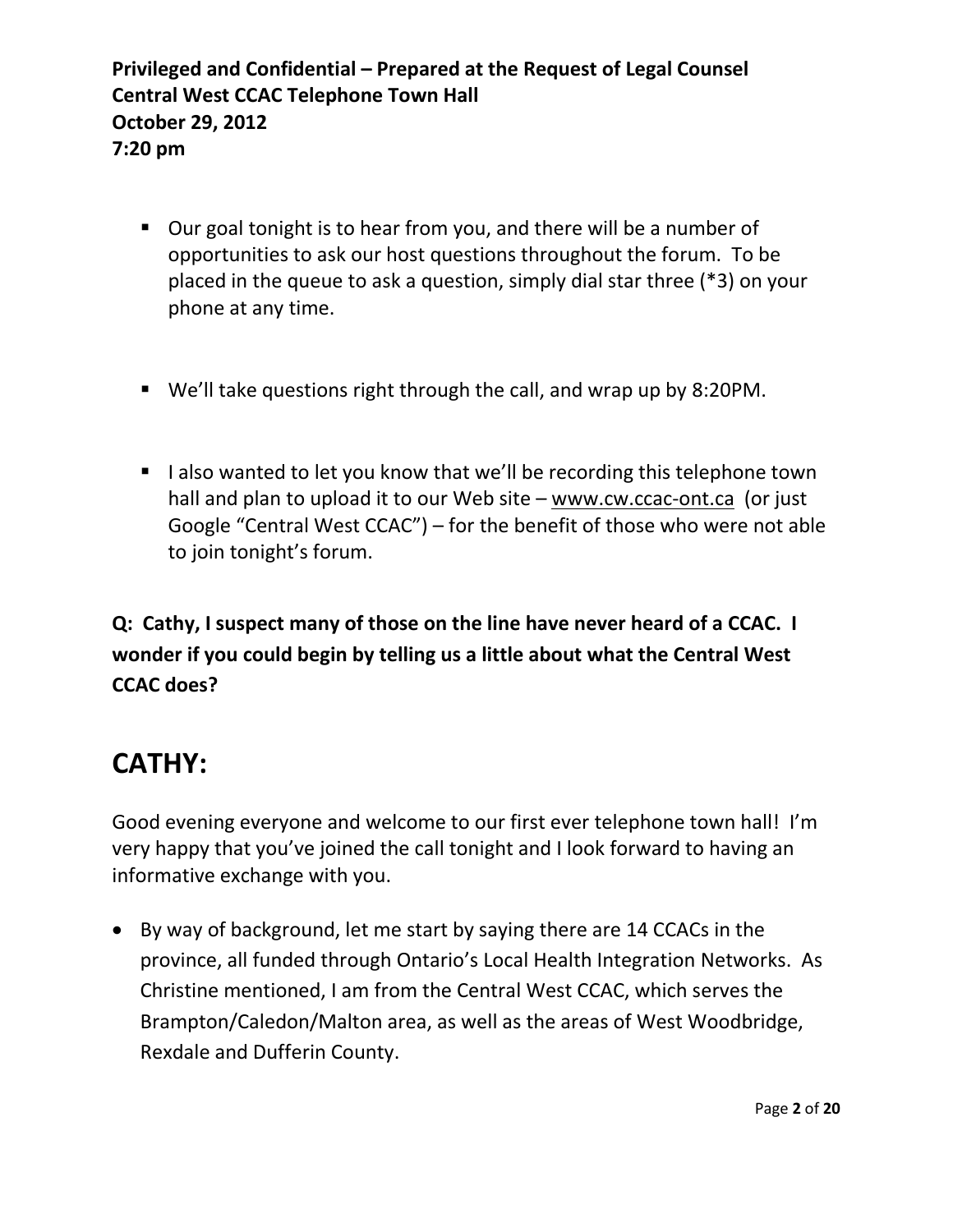- Many people know us as the organization that provides "home care," and that is in fact a big part of what we do.
- CCACs deliver care directly to patients. We:
	- o provide people with vital health care services such as nursing and personal support in their own homes
	- o help them find their way through the healthcare system, and
	- o connect them with health care providers in their communities.
- We do this through health care professionals called "case managers" or "care coordinators" who have additional, special training in home, community-based and long-term care. It's through these professionals that so many people are able to remain healthy and independent in their own homes.
- We know that most people want to receive care in or as close to home as possible – so we focus much of our energy on keeping people safe and healthy in the community.

To give people a better sense of our work to serve patients, here are some facts and stats about the Central West CCAC:

- Last year, the Central West CCAC served 31,552 people.
- We have staff who work in communities across the CW geography, using our offices in Brampton and Orangeville as their home bases, and CW CCAC staff also work out of all area hospitals, including Brampton Civic, Etobicoke General, and Headwaters Health Care Centre.
- In the last fiscal year, 90% of all expenditures were dedicated to patient care. The largest expenditures for care provided in-home were in the areas of: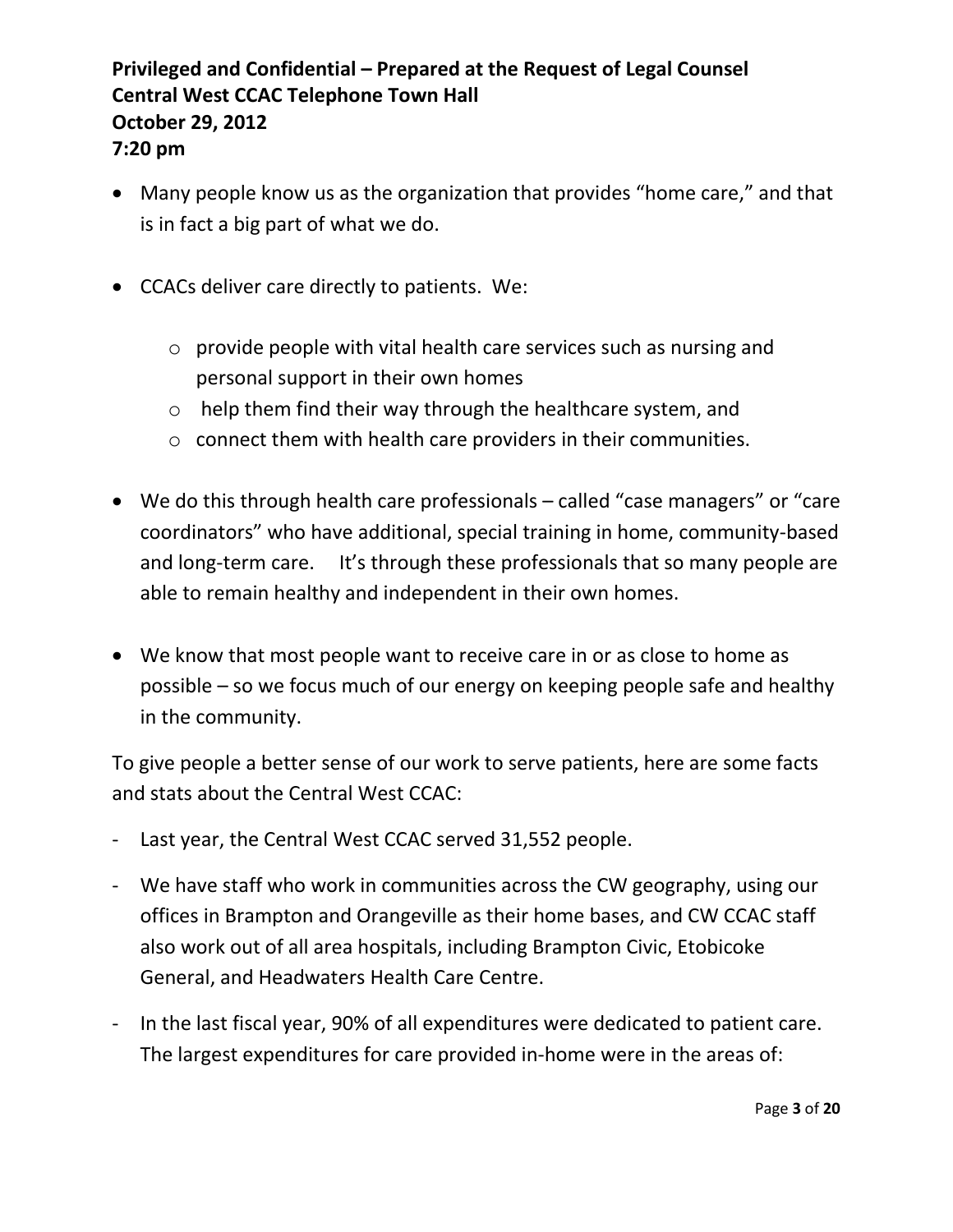- o personal support, which many people recognize as assistance with bathing, dressing, and eating, for example (\$28.4 M);
- o nursing shifts and visits, on which we spent \$17M;
- o and therapies such as physiotherapy and occupational therapy, for \$5.1M.

- Q: Cathy, do people need a referral from their Doctor in order to be referred to our services at CCAC?
- A: No, the beauty of our services anyone can refer to CCAC services, you can refer yourself, family member or friend.
- **Often receive calls from church groups, concerned neighbour, or family** friend. Anyone can reach out to CCAC and inquire about services. Of course we work and connect with family doctors to ensure that we have all the information that we need to care for people properly.
- Q: wheatear or not a client will have to pay for CCAC services?
- A: No, we do not have a pay for service approach at the CCAC, we actually are 100% funded by local health integration network, who receives their funding from the government of Ontario. We are a part of the ministry of health funding envelope for home care from the province. People are assessed based on their individual care needs and then our eligible for certain amounts of services based on the need they have for care and that care is provided free of charge. It may be nursing care, personal support, it might be that some equipment is needed to make the home safer, or help with present medications in the home. All services are provided free though we will also refer you to other services available in your community; these resources may have subsequent charges that apply.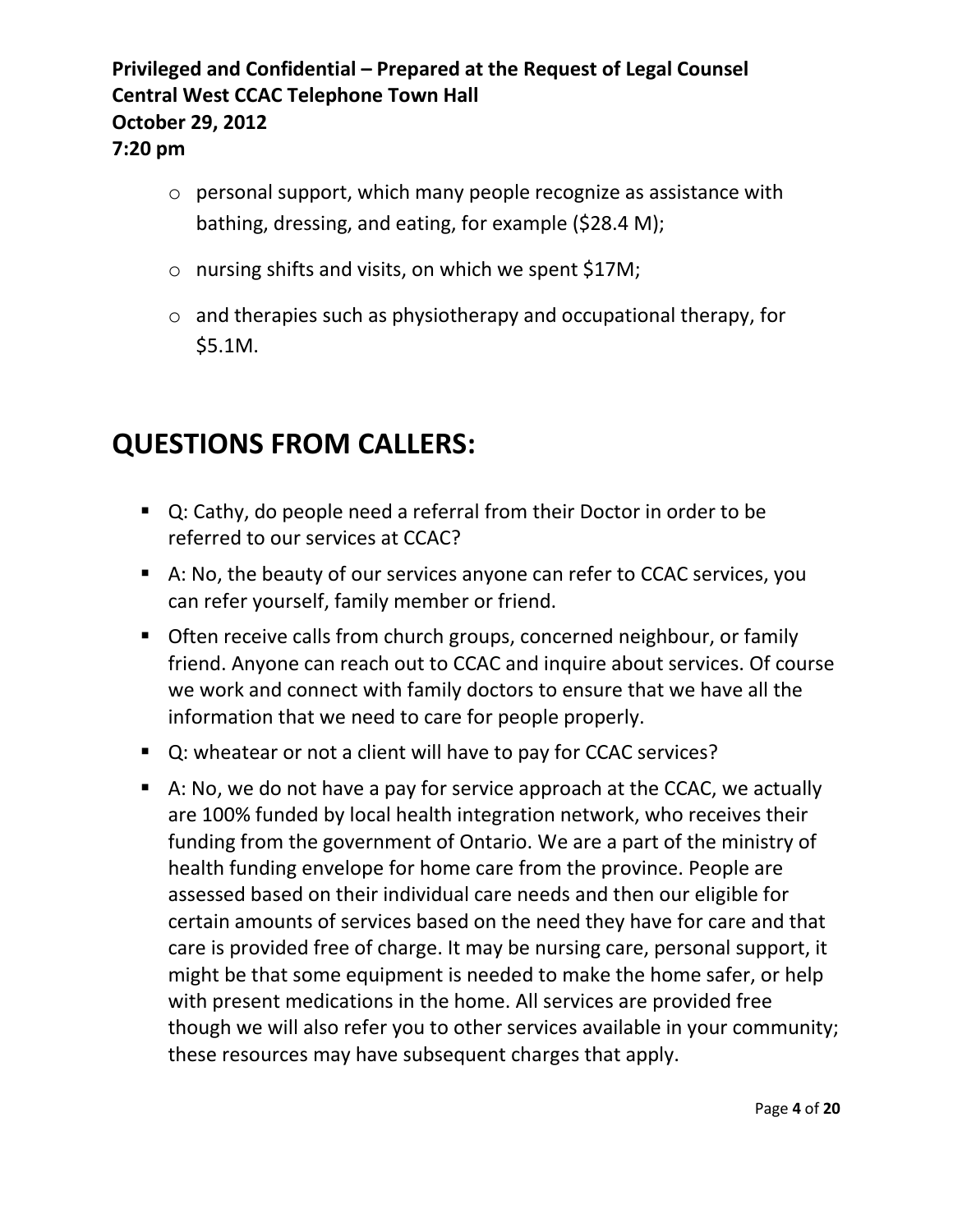### **CHRISTINE:**

 Thanks very much. If *you* have a question, please press \*3 on your phone to be placed in the queue.

# **CHRISTINE – POLLING QUESTION:**

- Now *we'd* like to ask a question of those on the line. To answer the question, please push the number on the phone that corresponds best with the options I read out.
- **Q: Before tonight did you know what a Community Care Access Centre (CCAC) was?**
	- 1. Yes
	- 2. No

**Segment 2: Care and support the CW CCAC provides (10-25 minutes)**

**CHRISTINE:** Cathy, serving over 31,000 people annually sounds like quite a big endeavor. How is it done?

## **CATHY:**

 Well, the vast majority of our staff are case managers, who work directly with patients to help ensure they get the care they need. To be a case manager, you

Page **5** of **20**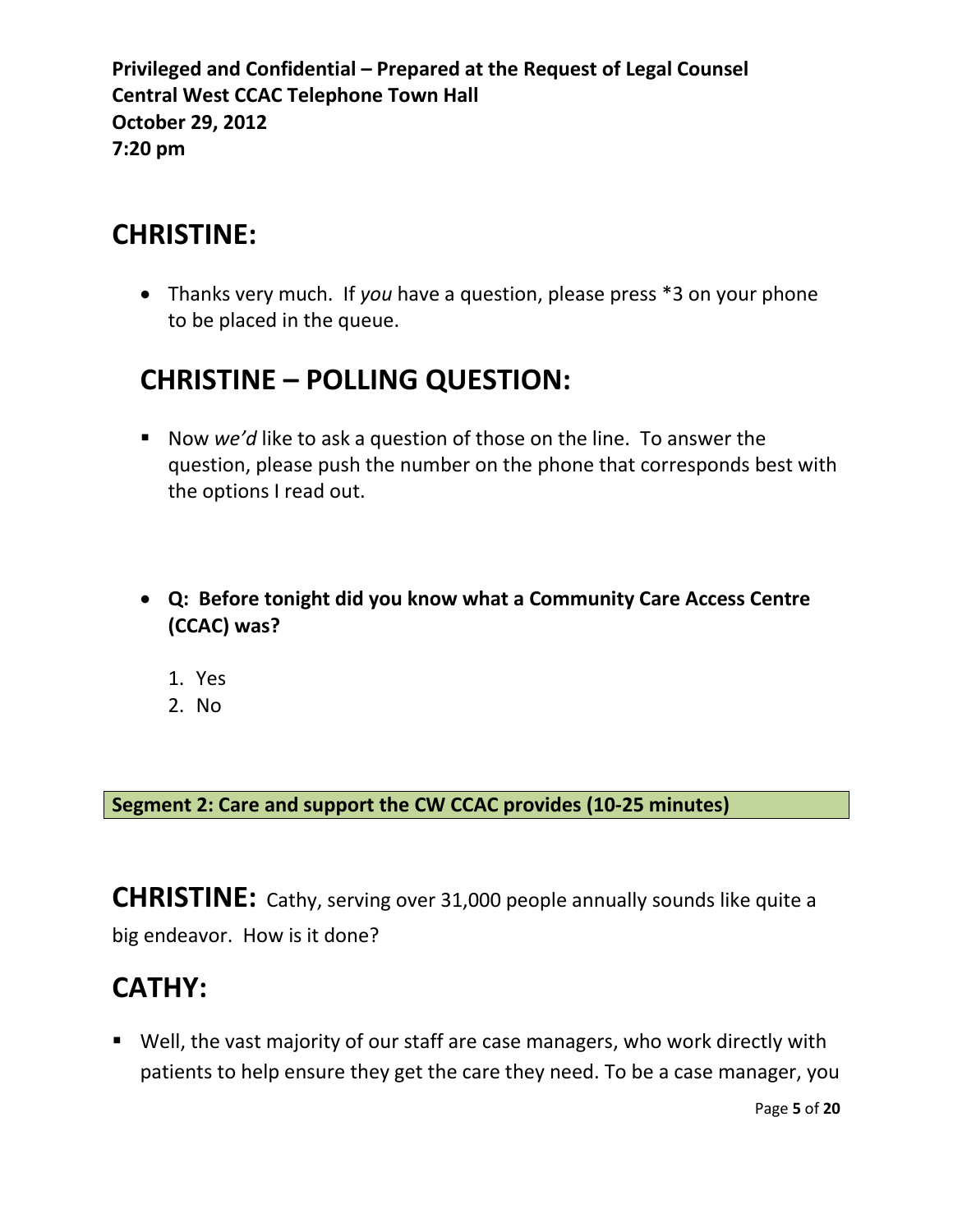must be a regulated health care professional – a nurse, physiotherapist, occupational therapist, or other health care professional.

- This is a requirement, because every day case managers use their clinical background to assess each patient's individual needs and to create a care plan that best meets those needs.
- They then work with agencies we call them "service providers" who provide the nursing, personal support, therapy care, medical equipment and supplies, social work or nutritional counselling that's required to address the goals that are most important to the patient.
- The goals are different for every patient:
	- o some are recovering from surgery, for example, and want to heal and return to complete independence;
	- o some need ongoing assistance to help them remain safely at home;
	- o some require more intensive support to avoid hospitalisation or delay admission to long-term care.
- The CCAC Case Manager actively reviews the patient's progress toward meeting those goals, relying on his or her clinical judgement to adjust care, recommend alternate approaches and oversee the outcome of the care being delivered. That's to say: is the service making a difference? Are we getting the results we expected and meeting the care goals of our patient?
- Case managers also make key linkages with family physicians and other community services to ensure that they are most effectively supported in their own homes.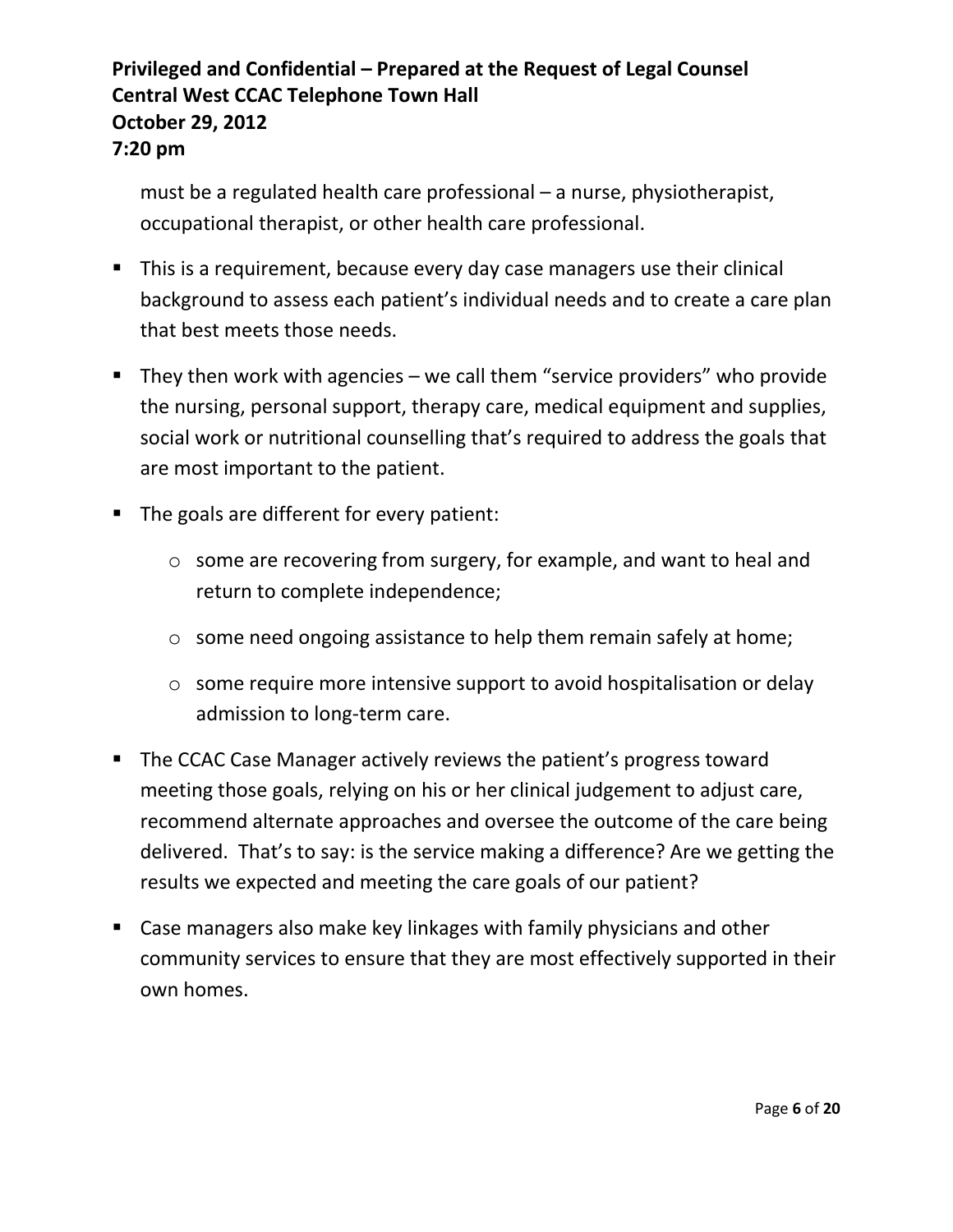• This is the critical work of Case Management that CCACs do every day on behalf of their patients. We provide hundreds of thousands of hours of this care to our patients every year, and it's a responsibility we take very seriously.

# **CHRISTINE :**

- Thanks Cathy. Your description gives a much greater appreciation of the critical role that the CCAC plays in health care system. I suspect many of us associate health care with just hospitals and doctor's offices ... Clearly, there's much more happening in the community that supports people to maintain healthy, independent lives.
	- o For those of you who have just joined the telephone town hall, we're talking this evening about the work of the CCAC in the provision of quality health care in the community. Tonight we are looking to have a discussion with residents of Brampton, Caledon and Malton.
	- o Joining us on the line is Cathy Hecimovich, CEO of Central West Community Care Access Centre.

### **CHRISTINE:**

■ Cathy, we've heard about the areas where CCACs do a good job in helping people get care in their homes, but there must be some challenges in the system. What are the areas you're working to improve?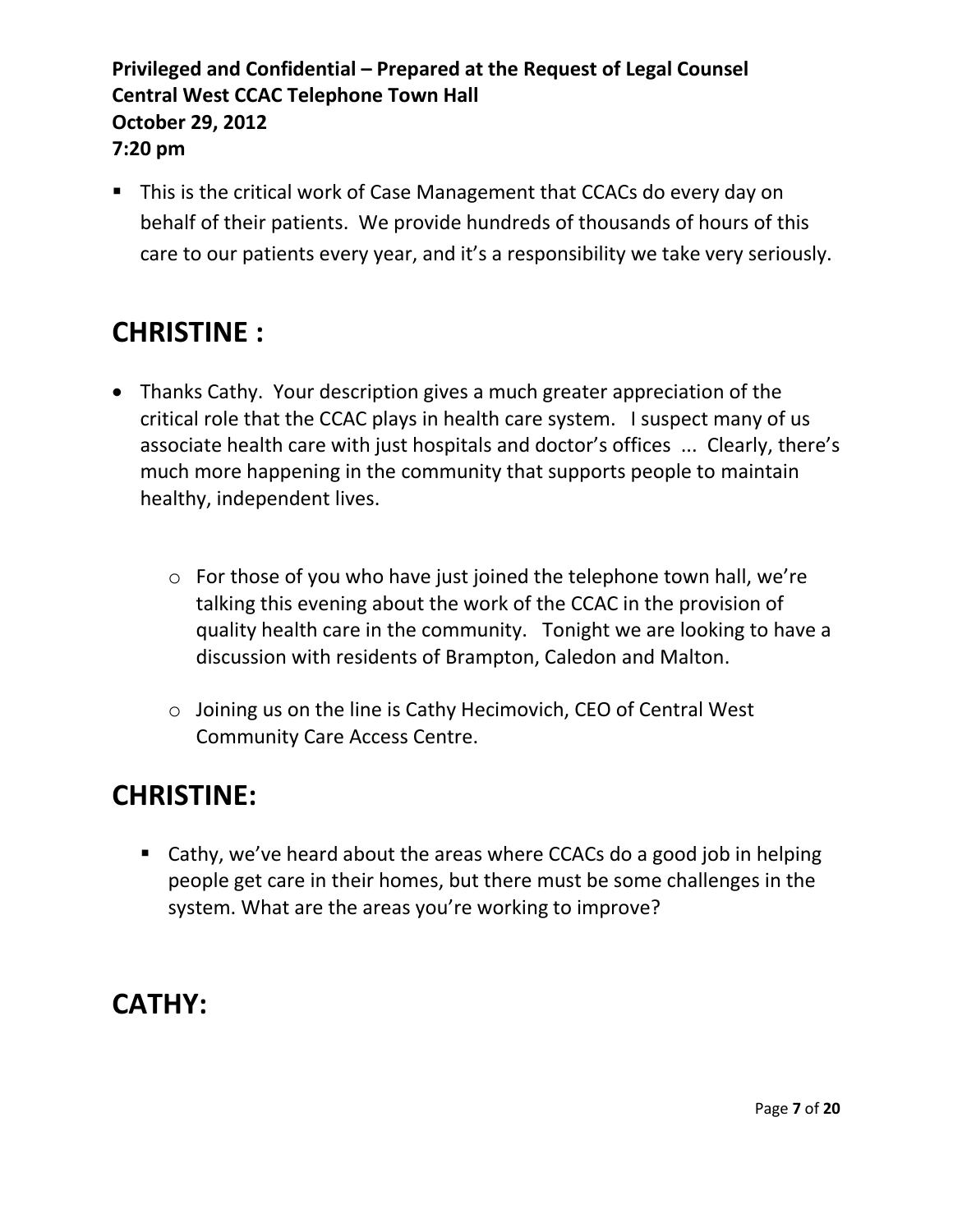- I think everyone would agree that there are a number of challenges in the health care system, and most people are aware that as our population grows – and ages – the challenges will also continue to grow.
- However, CCACs are well positioned to make a real difference in the health care system, because we touch so many parts of it. Here at the Central West CCAC, one of our big areas of focus is building our partnerships with other parts of the healthcare system.
- For example, we already work collaboratively with the family physicians and nurse practitioners in 4 family health teams in our area, helping keep people healthy and independent while at home, in addition to the care provided in their doctor's office. We've had a tremendous response from our partners and will continue to expand this program to help meet the growing demand.
- We also know that wait times in the emergency department are an issue, and we work very closely with area hospitals to help get people out of hospital beds and back where they really want to be: at home, recovering in a familiar place.
- Finally, we know that the demand for health care services will continue to grow, and that we are supporting people with more significant health care needs at home rather than in long-term care or the hospital – something that would have been unheard of not many years ago. It's a challenge, but also an opportunity to do things in better, more innovative ways.
- **There are challenges, yes ... but we are finding solutions. In addition to the** direct care we provide 24 hours a day, 7 days a week through our case managers and our service provider partners, we are also working with people from across the healthcare system to ensure a better, stronger, more efficient and more effective healthcare system for us all.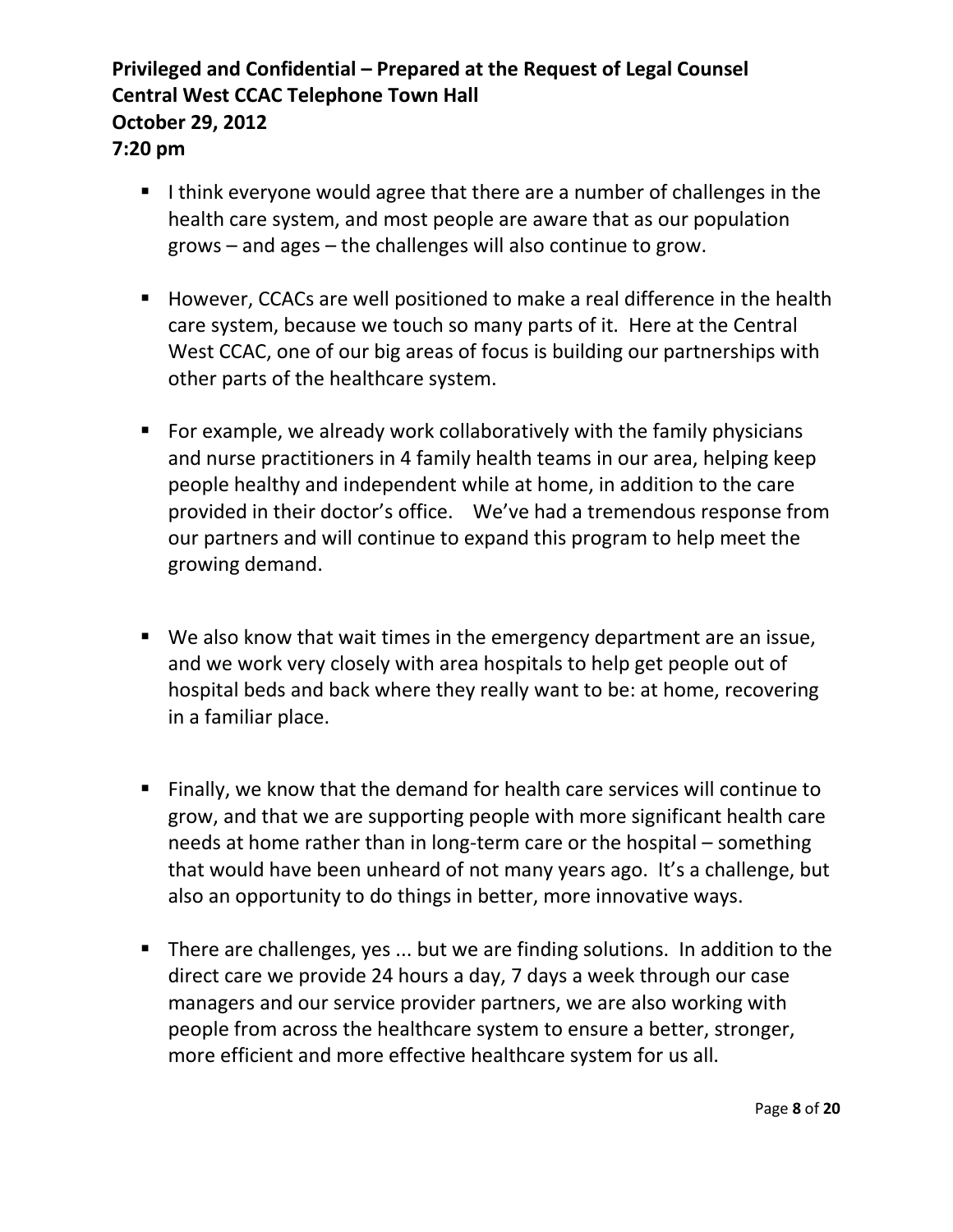- Q: Caller Michael invited to ask his question
- As way of background; Sister and I have power of attorney for their mother recently went into a nursing home in Brampton – thank CCAC for assistance in helping with that process.
- How big is the back log of persons who are in fact waiting to go into a Long Term Care or nursing Home.
- A: As some may know CCAC recently published wait times for each individual LTCH on our CCAC website. It is a hard question to answer in that depending on your care needs we may be able to find a home to meet your care needs in a shorter time frame. We do have a few homes that have beds available on a short notice period. Depending on individual care needs, location that someone is looking for, and availability of those beds. People can go on our website and have an idea if I am interested in home A or home B what length of waiting period would I be looking at. This is all important information when deciding what homes to enlist your loved ones.
- We encourage individuals to call and speak directly with one of our case managers, it is a complicated time and we are here to help you find the answers.
- Q: Sharon; thank you for adding me to the list to be a part of this conversation, it is long overdue. I am a parent of a severely disabled child, there are so many questions and so much to discuss that I don't think it can all be done in this one teleconference. There should be on going conversations. It is critical to continue having these conversations. I have reached out to parents who were not included in this call today and I am not sure how families were selected, but there is a need to carry on. Huge problem when you are looking for care in your home and the workers do not show up, they come late you call the agency on many occasions, both CCAC and nursing agencies on every hour asking to where is my worker?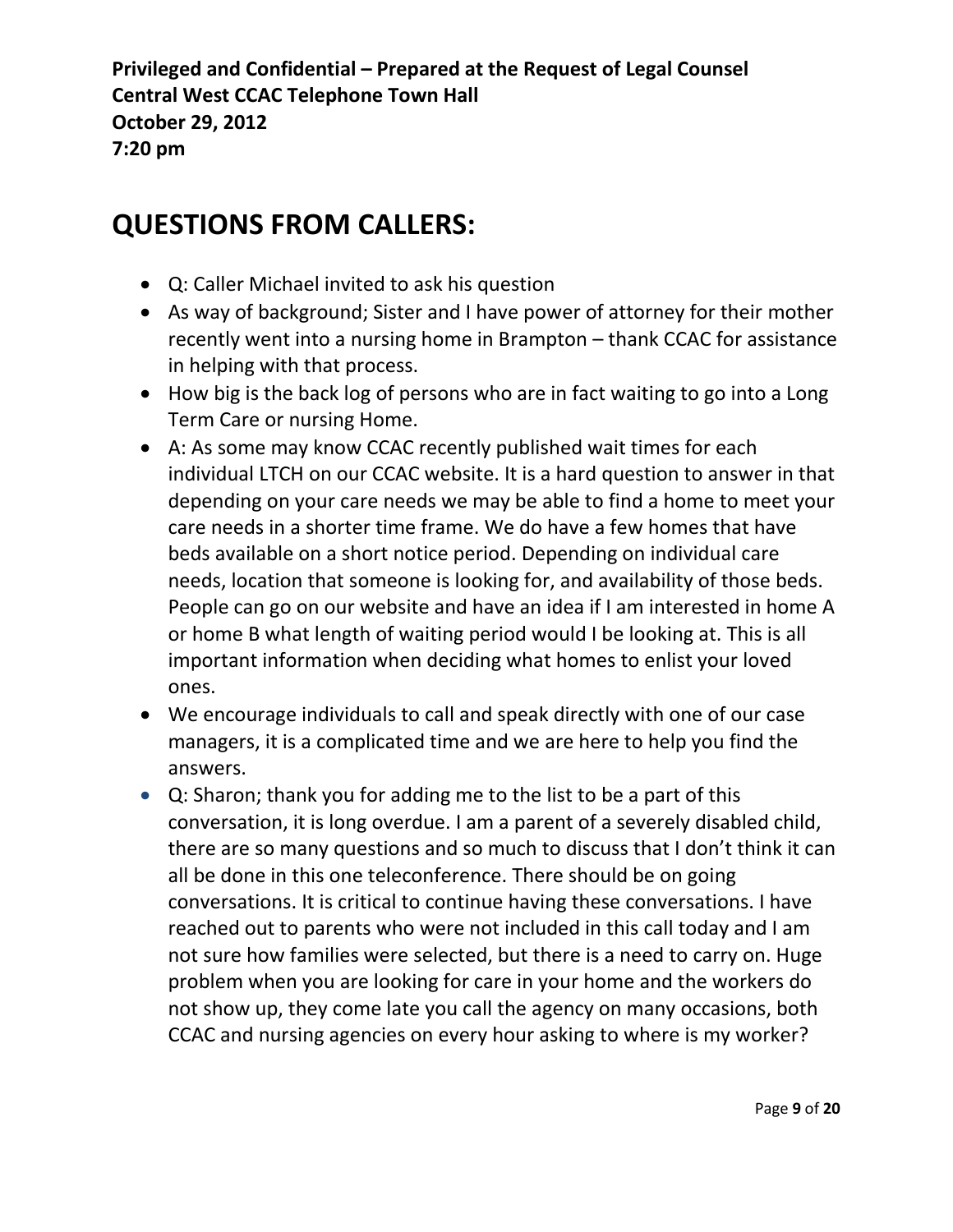- A: Sharon, I believe we should have a follow-up conversation off-line individually because it sounds like you are not receiving the quality of care that we would want you to get. I would like hear about this more offline to get a better understanding on how we can better meet your care needs.
- In regards to how many people we have reached out to individuals to be included in this call we reached out to 20,000 different people within our community and certainly attempted to reach out to all of our clients. Unfortunately we cannot reach out to everyone. I do appreciate your feedback around having continuous conversations and I really appreciate your comments. If I can suggest you call our main office line at 905-796- 0040 tomorrow morning; ask for Erica Jeffery she is my exec. assistant we will follow up directly with you.
- Thank you for your question.

#### **Section 3: Quality of Care (25-35 minutes)**

**Q: Cathy, you mentioned earlier that a big part of the CCAC's role is to ensure quality care. Can you tell us how that is done?**

- I'm glad you asked. Monitoring and measuring quality is a big job, and an important one. As I mentioned earlier, the Central West CCAC provides hundreds of thousands of hours of service to our patients every year, and we want to ensure we are living up to our vision of *Outstanding Care – Every Person, Every Day.*
- We define "quality" in a number of ways:
	- First and foremost, quality care means that the care is helping you get better, or helping you maintain your health and independence.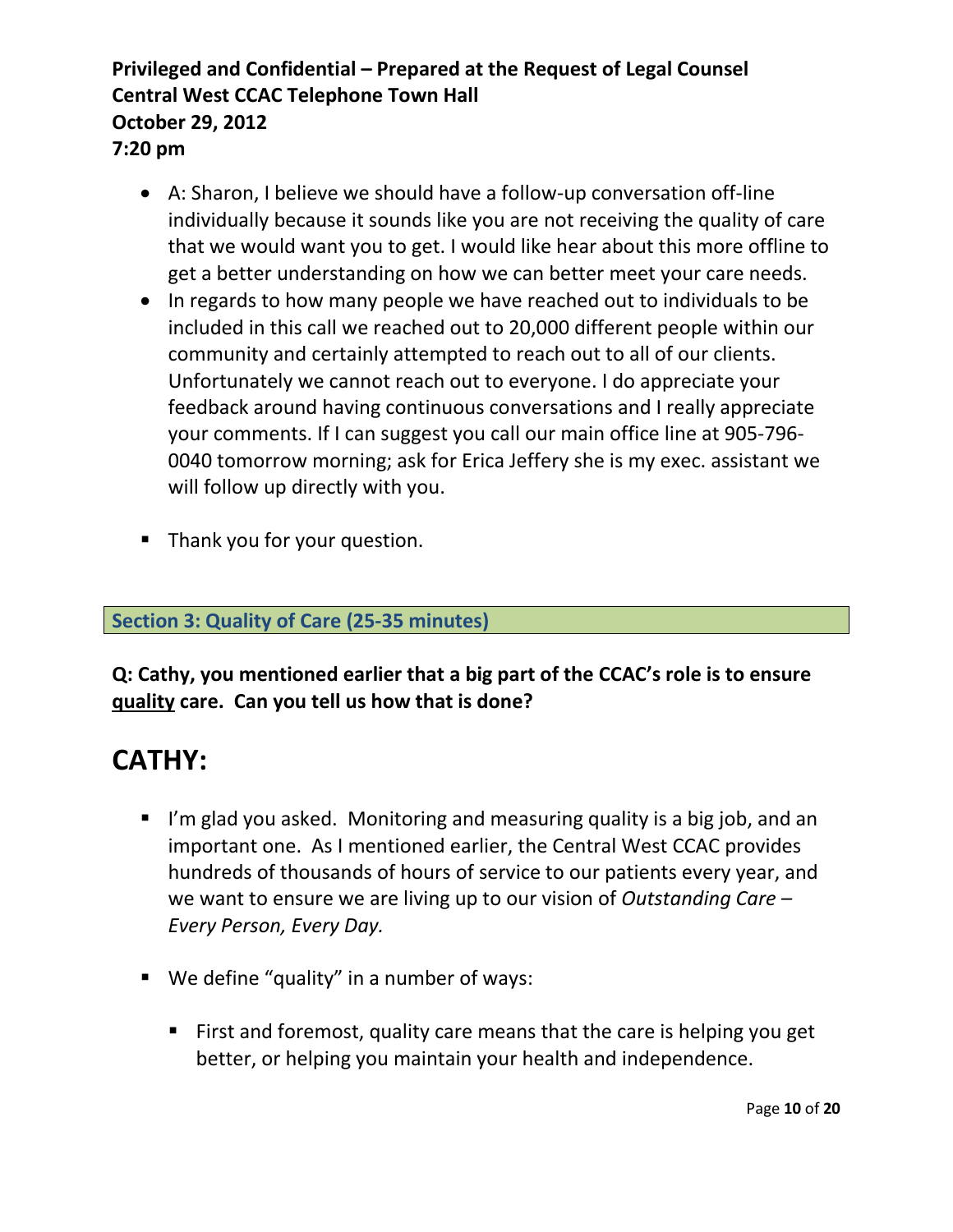> From a clinical standpoint, for example, is your wound healing as expected? Are we doing the right things to help you feel better?

- From a practical standpoint, we know that part of quality service is also about meeting expectations. For example, did the nurse show up on time? Did the personal support worker really respond to the needs of each individual patient? Is the care team, led by the case manager, collaborating to ensure the best outcomes for the patient? Are the practices being used safe and effective?
- And from an experience standpoint, we want to ensure that our patients have a positive experience, so that they feel they have received highquality, respectful care, and that they have benefitted to such an extent that they would recommend our care to others.
- In a nutshell, we are committed to meeting our patients' needs and exceeding their expectations.

- Q: David invited to pose his question to Cathy
- Relative that is starting to experience dementia; is going through the CCAC the right thing to do?
- A: Yes, absolutely as discussed earlier anyone can refer someone to our CCAC services so if you are a concerned family member, neighbour or member of a church group and you know someone who you think may need care, you can call the CCAC and make a referral. We would need that individuals consent to obtain their medical information, and so we would call the individual to make sure that we have that consent and speak about the services that are available. We would also liaise with the family doctor to get a better understanding of their individual care needs and how we can best support them at home.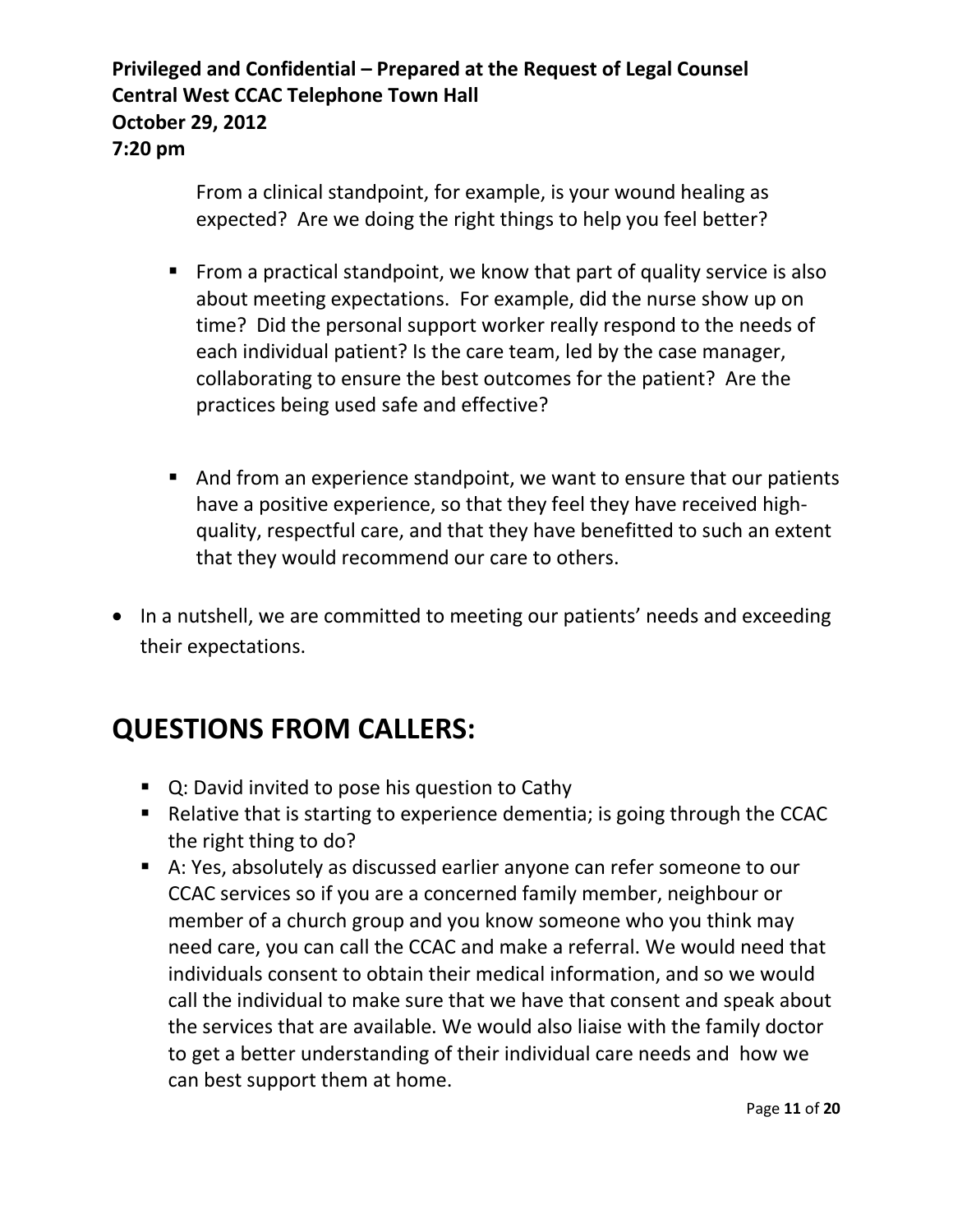- We are here to help, particularity for persons with the on sight of dementia there are a number of community supports and services that are out there that they may be interested in Day programs, care giver support programs etc. It is helpful that individuals can call one number and be provided with all that information to help them make a decision around what will best suit their needs and what they are ready for.
- Q: Evelyn; delighted to be make known how thrilled I was with the care that I got from the Brampton office with CCAC. I had a health problem which required me to have dressings changed, every day for two months. I was fortunate enough that I could drive to my appointment which was very close to my home, to have my dressings changed. Nurses were absolutely wonderful and supportive. I cannot say enough nice things about it.
- A: that's wonderful thank you and that is us living our personal values and our motto of outstanding care, every person every day. I am really glad that we were able to provide you with the outstanding care that you wanted.
- Q: Marinee; I must thank you from the core of my heart for the services we have been getting for my husband for the past 2 years. The lady comes to bath him and dress him up; he is lying down a bit so I wanted some physiotherapist for him. There was a physiotherapist for 6 weeks then it stops. Now just like the students who need the teacher, I cannot make him do any, I want somebody to come so he can do some exercises, husbands don't listen and I cannot make him walk.
- A: it sounds like there is an opportunity to provide your husband with some additional support in the home, we recommend you reach out to your case manager and call her and to explain the changes in your husband's care condition. Case Managers often check in with their clients families to ensure that the current services are accommodating and what other ways we could be helping. We will definitely be checking in with you to get the care that he needs to stay happy and healthy in the home.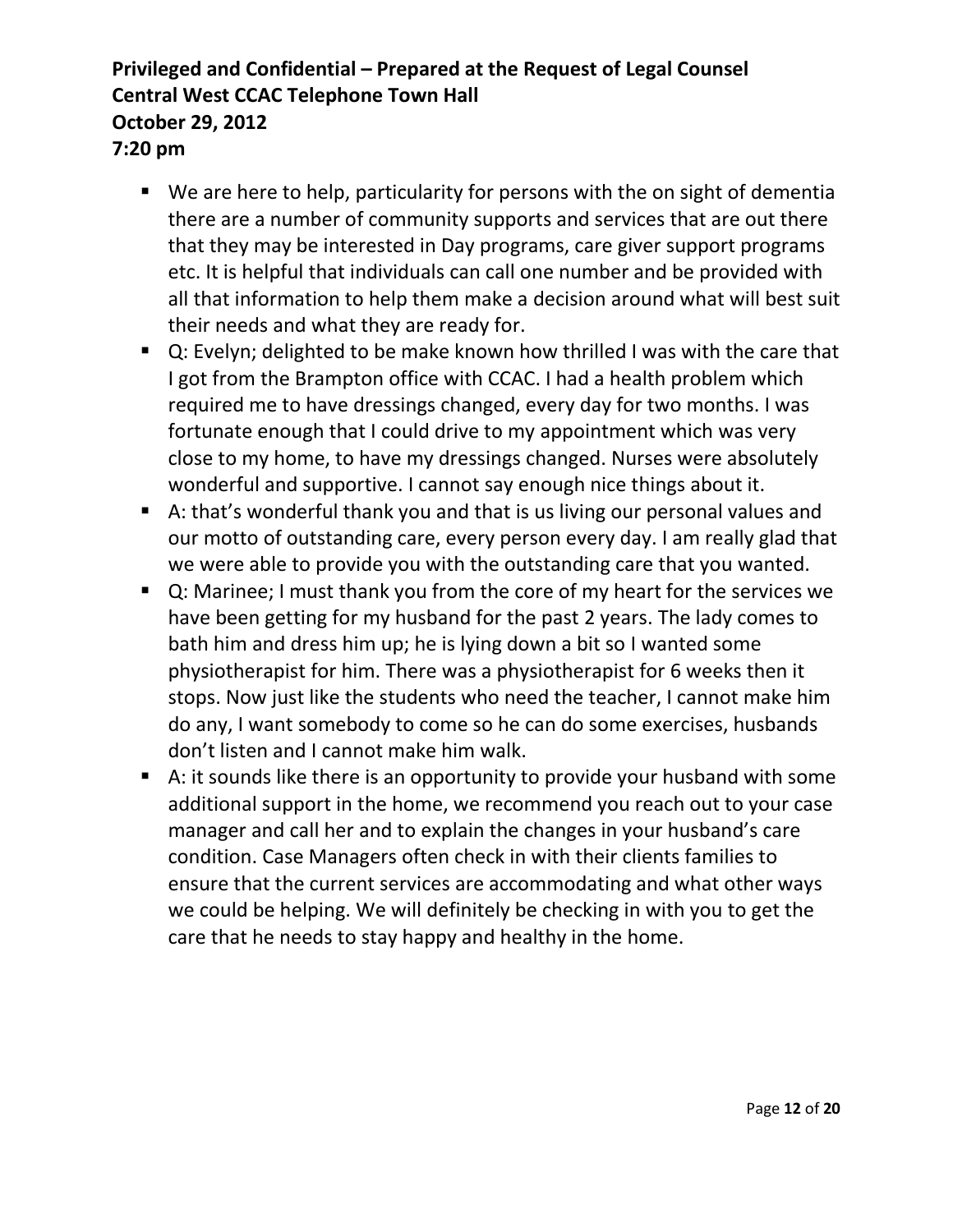### **POLLING QUESTION #2:**

**Question 2: What is most important to you when it comes to the care you or your loved ones receive?**

- 1. That it is reliable and on time
- 2. That I am served by the same care team each week
- 3. That I am satisfied with the care I receive

**Section 4: Accountability (35–45minutes (approx.))**

### **CHRISTINE:**

**Cathy, you've told us about the CCAC's commitment to quality, but it seems to me that your relationships with the rest of the health care system are also critical. There's obviously a distinct difference between the work that CCAC case managers and the work of the service providers – nurses, personal support workers, etc. – who provide the care directly.** 

**How does the CCAC work with its partners to ensure quality?**

- **Dure partners are critical to the quality of care we provide. We are constantly Ups** working on better integrating our care with the care people receive elsewhere in the health care system, such as through the hospital or their family doctor.
- **That's why we have staff in hospitals, we work with physicians directly, and** we engage with many other organizations, such as:
	- o mental health agencies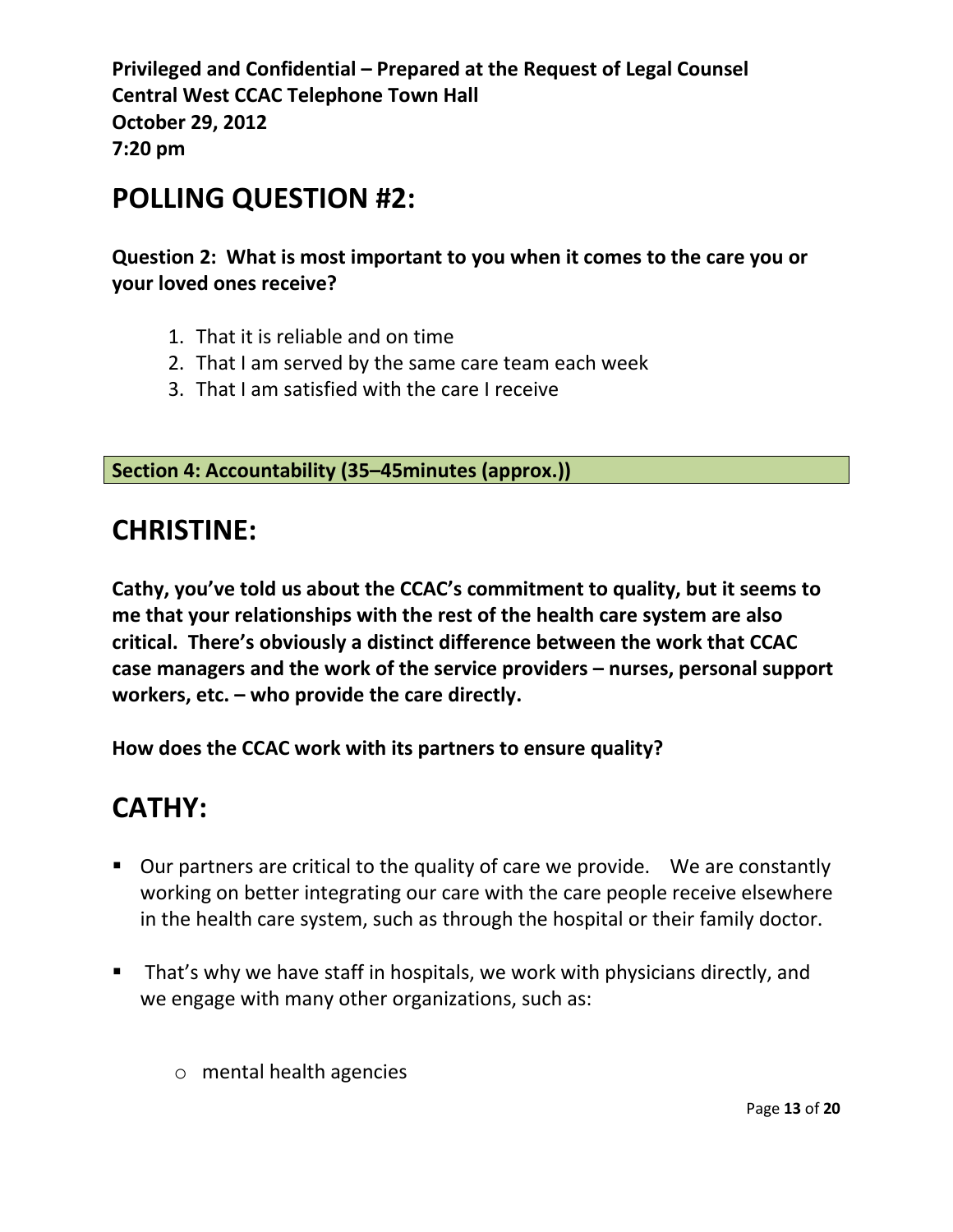- o local hospice programs
- o adult day programs
- o supportive housing
- o transportation services
- o Meals on Wheels
- o congregate dining programs

... to name a few. We want to build a truly a seamless experience through the health care system.

- In terms of our service provider partners: they are essential in helping us achieve our vision of *Outstanding Care – Every Person, Every Day*. We work in collaboration with them, sharing information about patients' care needs, addressing any issues as quickly as possible, and working together to best support the needs of the people we serve.
- You know, we are fortunate here in Central West to work with a many great service provider organizations, who share our commitment to continuous improvement, safety and innovation. For last year and a half, we have been working very closely with our service providers to find ways to drive better quality patient care.

## **CHRISTINE:**

**Thanks Cathy. It's great to know that the Central West CCAC and its service providers are working so closely together. Now you know I have to ask the question – what happens when the quality** *isn't* **what you expect? In other words, how does the CCAC respond when something goes wrong?**

# **CATHY:**

• That's a fair question. Let me start by saying that 90% of our patients are pleased with the care we provide. So we're doing something right. However,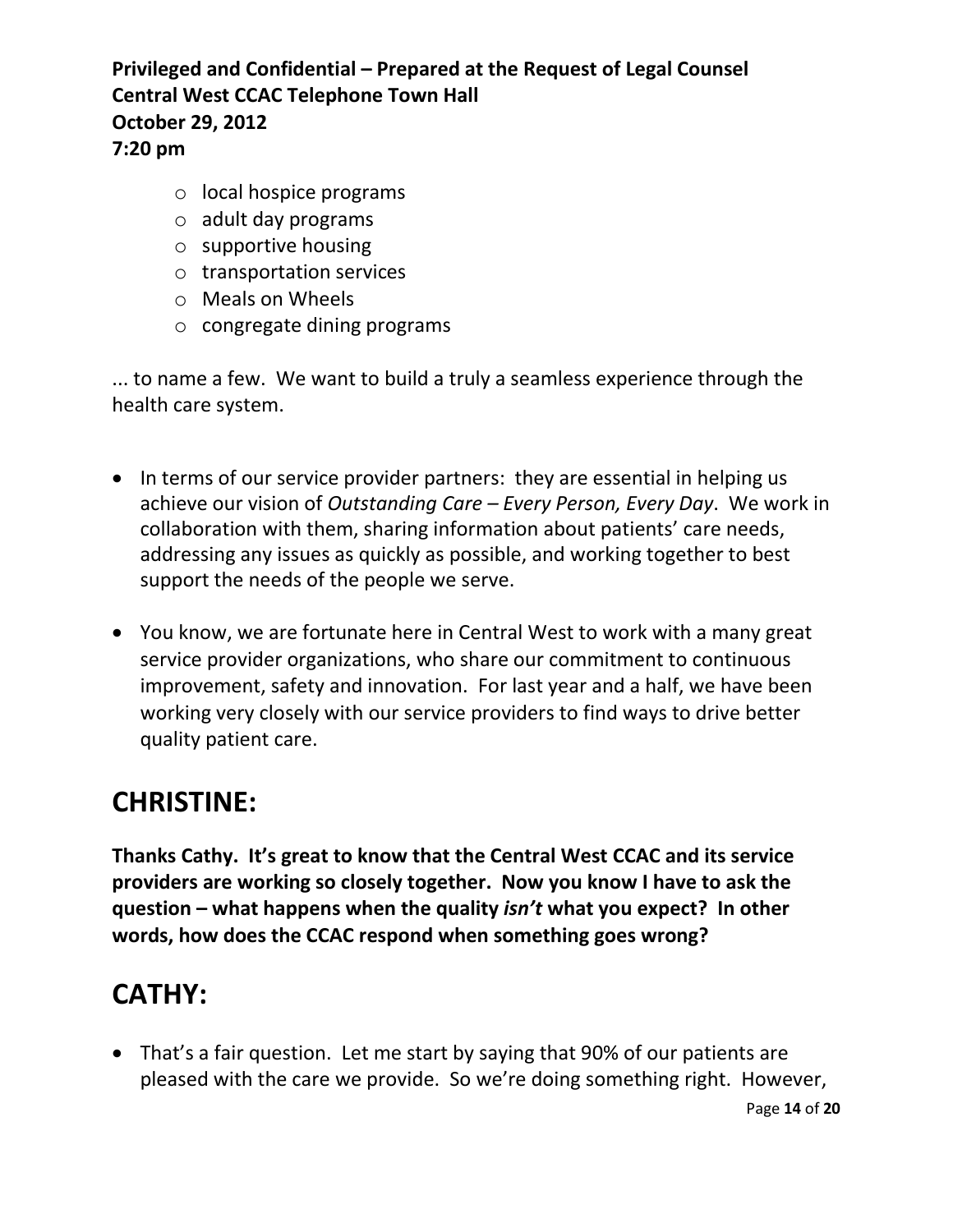there is always opportunity for improvement, and when that number is anything less than 100%, we know we have some work to do.

- We believe that **every** patient deserves the best quality of care. As stewards of our precious public healthcare dollars, it is our responsibility to act on information that indicates that one of our patients has received poor quality care. We take that responsibility very seriously.
- While each case manager monitors care at the individual patient level, we also measure the performance of each of the service provider partners we contract at an organizational level. How do we do this?
	- We have contracts with each of our service provider organizations that include clear expectations about the kind of service and care that we believe our patients deserve.
	- We continuously collect data. One of the most important measures of quality is our annual patient and caregiver satisfaction survey.
	- We actively engage our providers throughout the year and talk about what's going well, help identify any barriers to providing the best quality care, and work with them to develop improvement plans, where necessary.
- If we have information that quality is inadequate, we must advocate for our patients. We will make changes as necessary. We would not be living up to our commitment to our patients if we didn't. That's really the bottom line – we are accountable to the people we serve to provide them with the highestquality care possible and to deliver the best value for the healthcare dollar.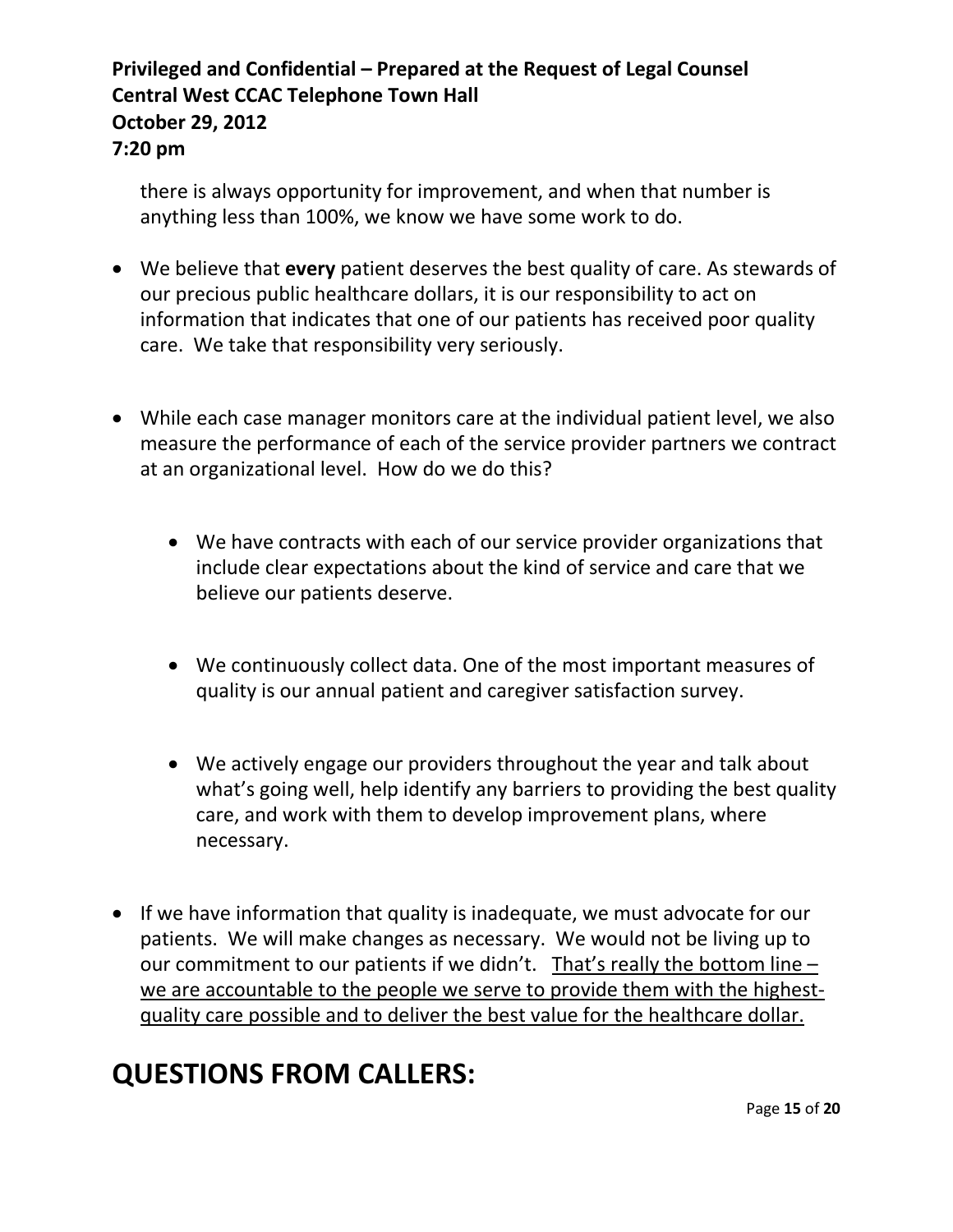- o Q: Carmen invited to ask her question. I thank you for the services that you provide for my father-in-law and mother-in-law. I have a question, a couple of years ago my mother was in palliative care; we had a lot of assistance with care and she was stabilized. It is late now, and again I am seeing problems were she is seriously ill, how would we be able to get some of those services / equipment again.
- o A: we have a specialized program just for people who require palliative care; we would be very happy to have one of our specialized nurses to see what specific medical care she may require to stay safe and happy in the home. We recommend you reach out to your case manager and update them on the status of your mother and they will work very closely with you to put in place the plan of care to meet those needs.
- $\circ$  Q: Pat invited to ask her question; I also don't know who the case manager is for my cousin. She gets very good treatment, but we don't know who the case manager is because they have said they are only temporary, that there are some changes going on. So how do I know who my case manager is? Also, when the PSW come, can we ask them for help in bringing my cousin to the gym and I have a hard time to tell her to walk down the hall, if someone tells her to do it she will. Can I ask for this help? I do want to thank the CCAC for the help we've been getting, appreciate that very much also.
- o A: you are right, we recently made some changes around serving our clients better and it did require us to shift around some people's case loads and case managers in order to provide more efficient care. If you don't know who your case manager is, this is not a problem you can just call tomorrow into our main office number 905-7963-0040 and we can look up your cousin's name and tell you who your cousin's case manager is. We have staff answering the phone 12hrs a day 365 days a year that are able to provide that information to you.

# **CHRISTINE: POLLING QUESTION #3 (1 minute)**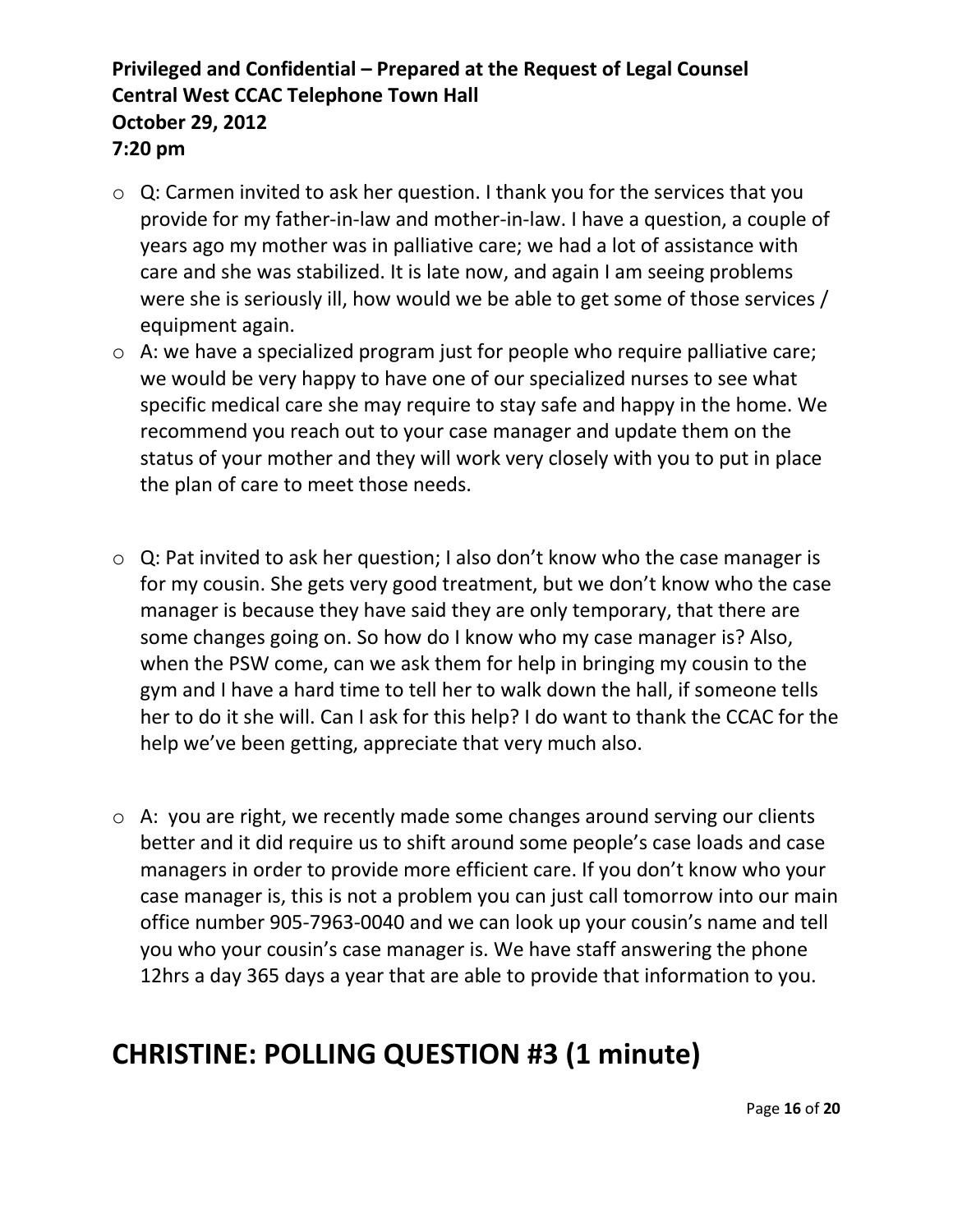- **Q: When it comes to being accountable for the quality of the care being provided, what do you as a member of the community expect of the CCAC?**
- **That the CCAC:**
	- 1. **is monitoring the care** being provided
	- 2. **is taking action** when quality results are not being achieved
	- 3. **ensures** that patients' needs and opinions come first, or
	- **4. all of the above**

Section 5: WRAP-UP (10 minutes)

- I I'd like to thank everyone for joining us tonight. The Central West CCAC is committed to reaching out to its community and I hope you have found this information helpful.
- I would also like to let people know how they can learn more about the Central West CCAC:
	- o By calling us at 310-CCAC
	- o Through our website just Google "Central West CCAC" –
	- o Through our Twitter feed: @CWCCAC
- We also have a brand-new website called the HealthLine. We're so excited about this new online directory of health care resources just for our community.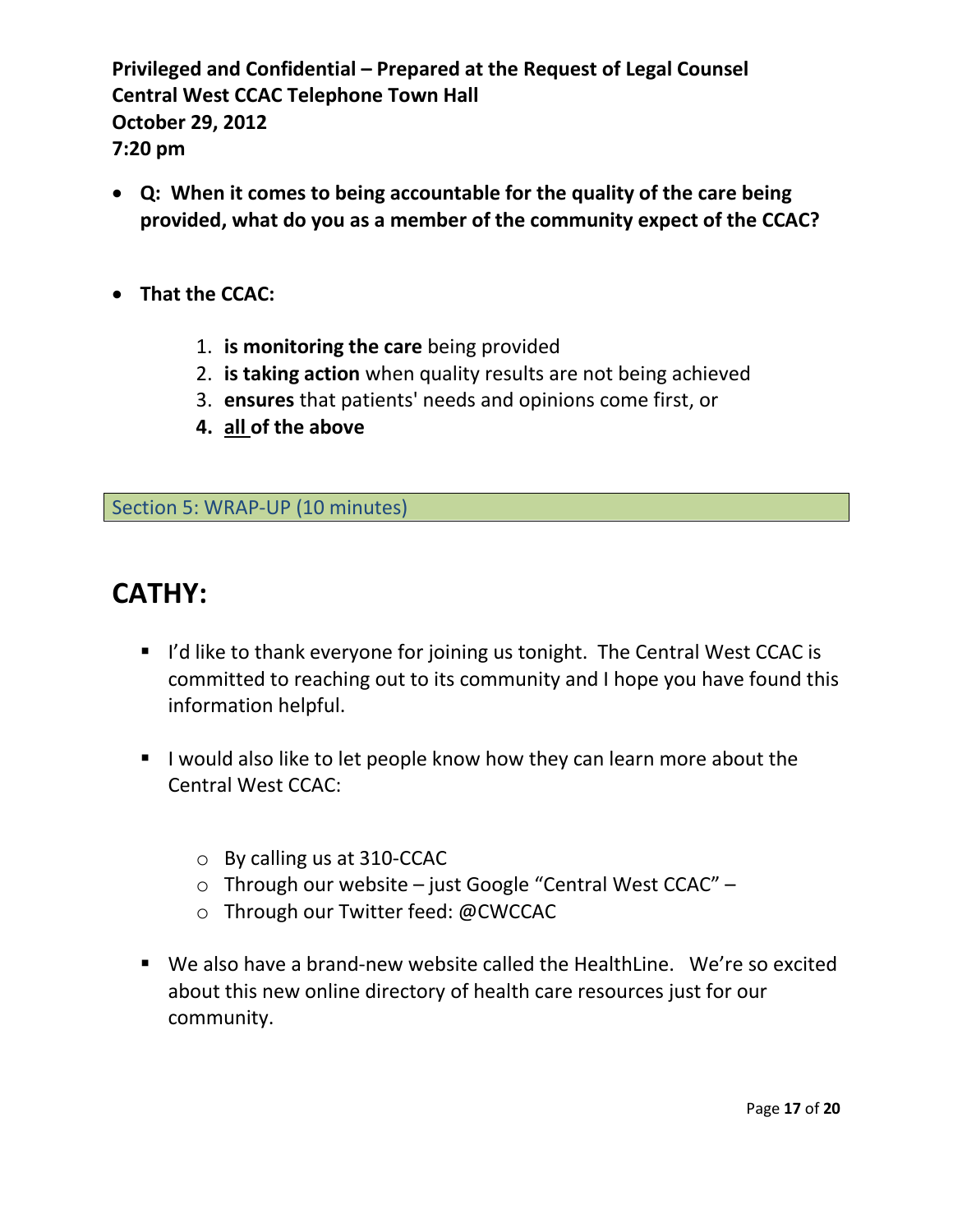I encourage everyone to go to [www.centralwesthealthline.ca](http://www.centralwesthealthline.ca/) and take a look. You'll find information about hundreds of health care resources here in our own community. That's [www.centralwesthealthline.ca](http://www.centralwesthealthline.ca/) .

# **CHRISTINE:**

- o At this point, we'd like to open the floor for any final questions from our listeners. Again, we would kindly ask that you keep your question or comment brief.
- o Q: Frank invited to ask question; I would just like to say to Cathy that I am kinda hurt with people complaining about their care because the type of care I've been getting from this lady, who should be honoured for her care for the care she gives me and her spirit. I have been in and out of the hospital and she'll phone my wife to ask if I am ok. She'll even come see me in the hospital. This is all kind of stuff that the people who are higher don't know. She has a heart of gold and I wanted to get that across. Some praise to these people that it is not an easy job. Thank you and I hope you get this that this girl should be praised
- o A: Frank that is a wonderful phone call. This makes me think of our heroes in the home program, an annual program that we are sponsoring about recognizing those people who provide outstanding care every day and truly give from the heart. To help people stay healthy and happy in their homes and that is a great story that you just shared with us. I encourage you Frank to nominate this person for the heroes in the home program, these are the types of people that we want to see recognized for the outstanding work that they do .
- o Q: Joy; thank you for having me for being a part of this program, the question I have is I have a friend who is a mother and a wife. She also has her father who said to her the other day he would like to go into a nursing home because he feels he would like to have more companionship. Her concern is to find that nursing home for him to receive that care that he deserves.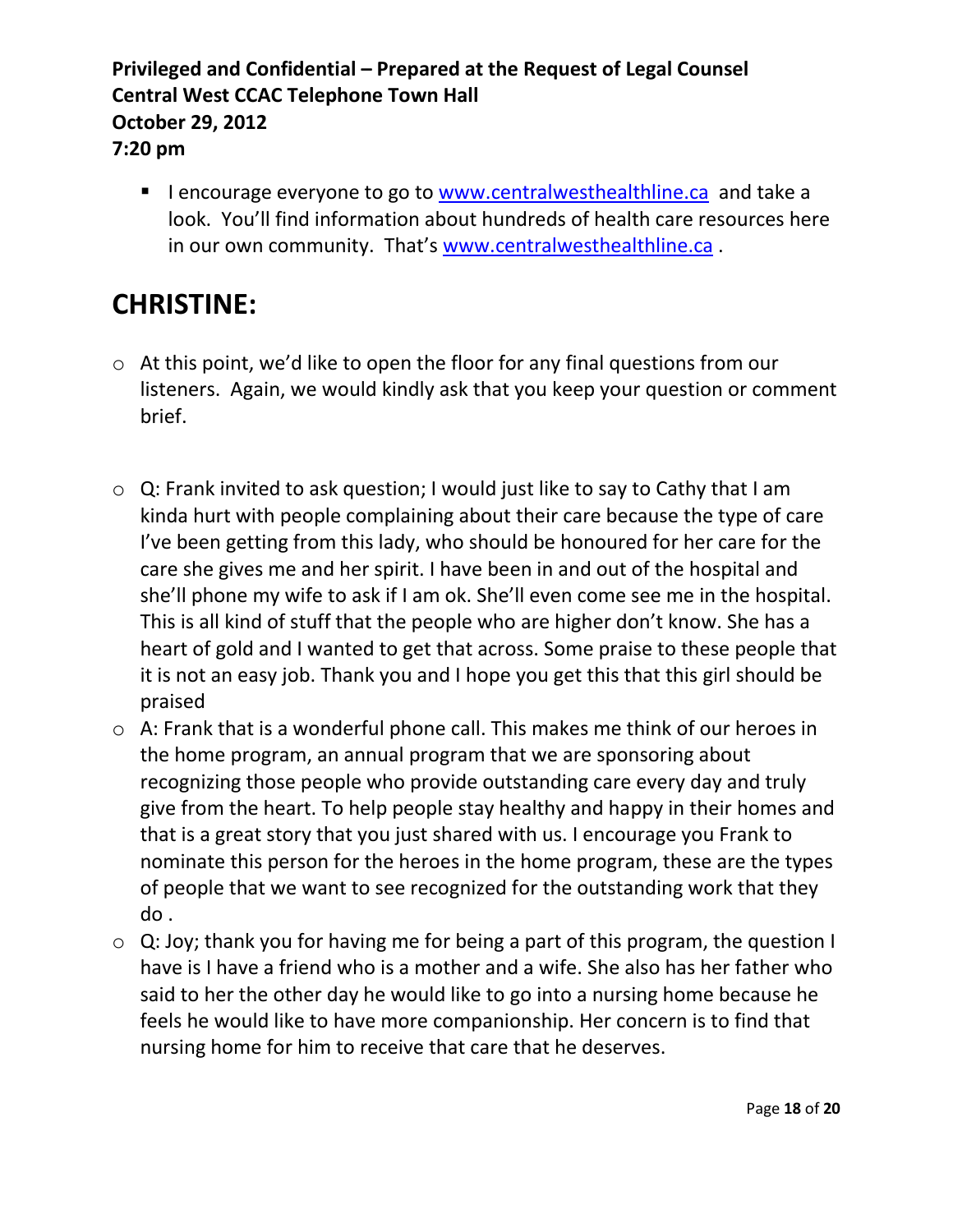- o A: it is a big decision; there are many options that she will want to consider with her dad in making that choice. There are nursing homes and a lot of wonderful retirement homes in the area and supporting housing options that she may want to explore. It really comes down to what are her dads very specific care needs and how might we best meet those care needs.. I would really encourage your friend to call our office at 905-796-0040 and ask to speak to a case manager to get some basic information around what are the best options out there available and with her dad's consent get someone to come and get an assessment to make sure that her dad gets the care he needs. That is what we are here to do every day, help people understand what their best options are.
- o Q: invite Debra to pose question; missed call.
- o Q; Andrea; I was wondering I have an elderly mother wanting some assistance with medication or cooking her meals is that something that CCAC provides? Or am I even calling the right place?
- o A: Yes, you would be calling the right place we would be happy to do an assessment to see if they were eligible to receive ccac services. If they were not, we are still happy to help connect your mother and father to the many services provided throughout the community. Matter of what are the particular needs that your parents may have, it is always worth a phone call to us. Help you understand the options available and work with your parents on what is the approach that they would like to take in managing their care.
- o Q: Sabera has re-joined us on the line. Thank again for this town hall the dialogue is definitely require. It is something a lot of people appreciate and I hope it continues. What standards in respect to freq. of intervention of care are there between the various regions of Ontario that is assuming if the same person with the same condition went to different CCAC's within Ontario would the freq. of care be standardized?
- o A: I would love to be able to say absolutely in all cases, which would be the ideal answer. Unfortunately I believe this is something that us CCAC's continue to work on. It is important to for ccac's to understand what those differences are and what the issues behind those differences. Sometimes it can be a matter of having the individuals available of providers over one area to another to provide services. There can be a challenge in recruiting in certain